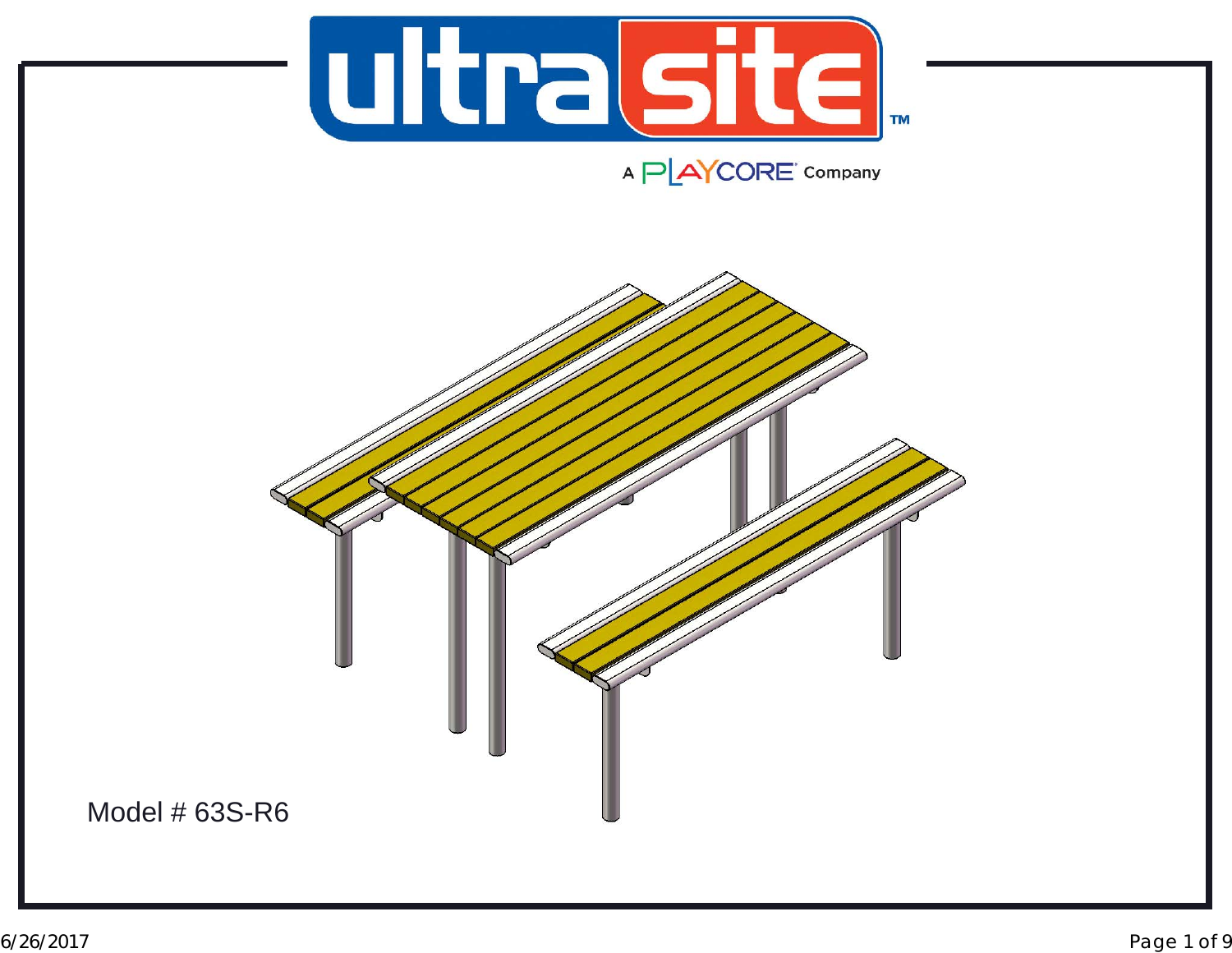

A P AYCORE' Company

1675 Locust StreetRed Bud, IL 62278 Phone: 618-282-8200Fax: 618-282-8202

#### **WARRANTY & TERMS**

**WARRANTY: 5 Year Limited Warranty on Thermoplastic coated elements.** Ultra Play guarantees all items for one full year to be free of defects in workmanship or materials when installed and maintained properly. We agree to repair or replace, any items determined to be defective. Items specifically not covered by this warranty include vandalism, man made or natural disasters, lack of maintenance, normal weathering or wear and tear due to public abuse.

 Damages or loss in transit is the responsibility of the carrier, whether visible or concealed. It is the responsibility of the recipient to assure that the order is received complete. Before signing the delivery receipt, inspect the shipment immediately and completely. Note any damages or shortages on the bill of lading. Damage reports must be filed within 5 days. Ultra Play is NOT responsible for damages or loss in transit. Title to all goods passes to the customer at the time of shipment. Ultra Play will assist in filing claims if the freight arrangements were made by Ultra Play at your request.

**CANCELLATIONS AND RETURNS:** Cancellations are only accepted with approval of Ultra Play. No merchandise shall be returned without a Return Goods Authorization number which is issued by customer service. Any authorized merchandise must be carefully packed and received in saleable condition. A restocking charge of up to 25% will be applied to all returned goods when the error is not the fault of Ultra Play. All returns must be shipped freight prepaid.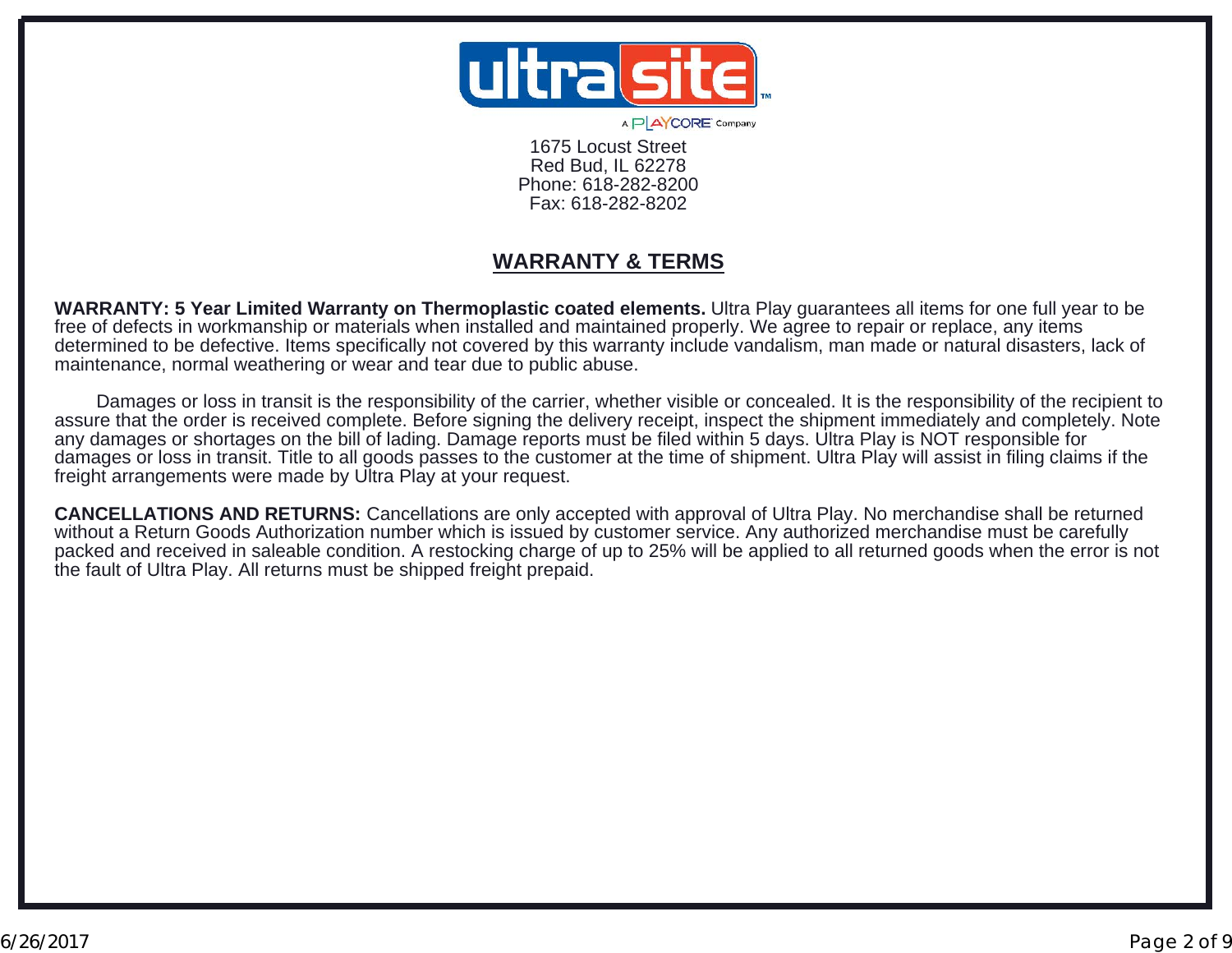

#### *SAFETY WARNINGS & EQUIPMENT INSPECTION*

- •Owners and installers please note these safety warnings and make use of this checklist on a regular basis.
- •Follow installation instructions when erecting equipment.
- • Ground surfaces around equipment should be restored as needed. Concrete footings should never be exposed. Surface depth should comply with ASTM and CPSC specifications.
- •Check for and repair damage caused by wear or vandalism, a major factor in injury causing situations.
- • All protruding bolts should be covered or cut off and finished smooth. Sharp edges on pipes should be capped or removed. Check for bent, broken, or severely worn pipe, and replace.
- •All equipment should be free of rust and repainted whenever necessary to deter rusting.
- • We provide our customers with layout sheets and installation instructions. Please keep on file the specifications sheet that contains the listing of every part used.
- •Never add components not intended for use with this product.
- •Regular maintenance is necessary in this and all park and recreational equipment to insure the safety of the user.
- •Note: Proper maintenance of equipment requires regular tightening of all bolts, nuts, and setscrews.
- •Note: Regular checking of all parts, castings, etc. should be made. If a part is broken or worn, it should be replaced immediately.
- •Check to be sure all fittings are tight and that bars and pipes do not move.
- • Replace all worn S-hooks. S-hooks must be completely closed. Failure to close S-hooks can result in serious injury to the user. NEVER reuse S-hooks.
- •Test for free movement of swing hanger and other moving attached parts.
- •Check for worn chains and replace them.
- •A soft resilient surface should be placed under all swings extending at least twice the height of the top rail both front and back.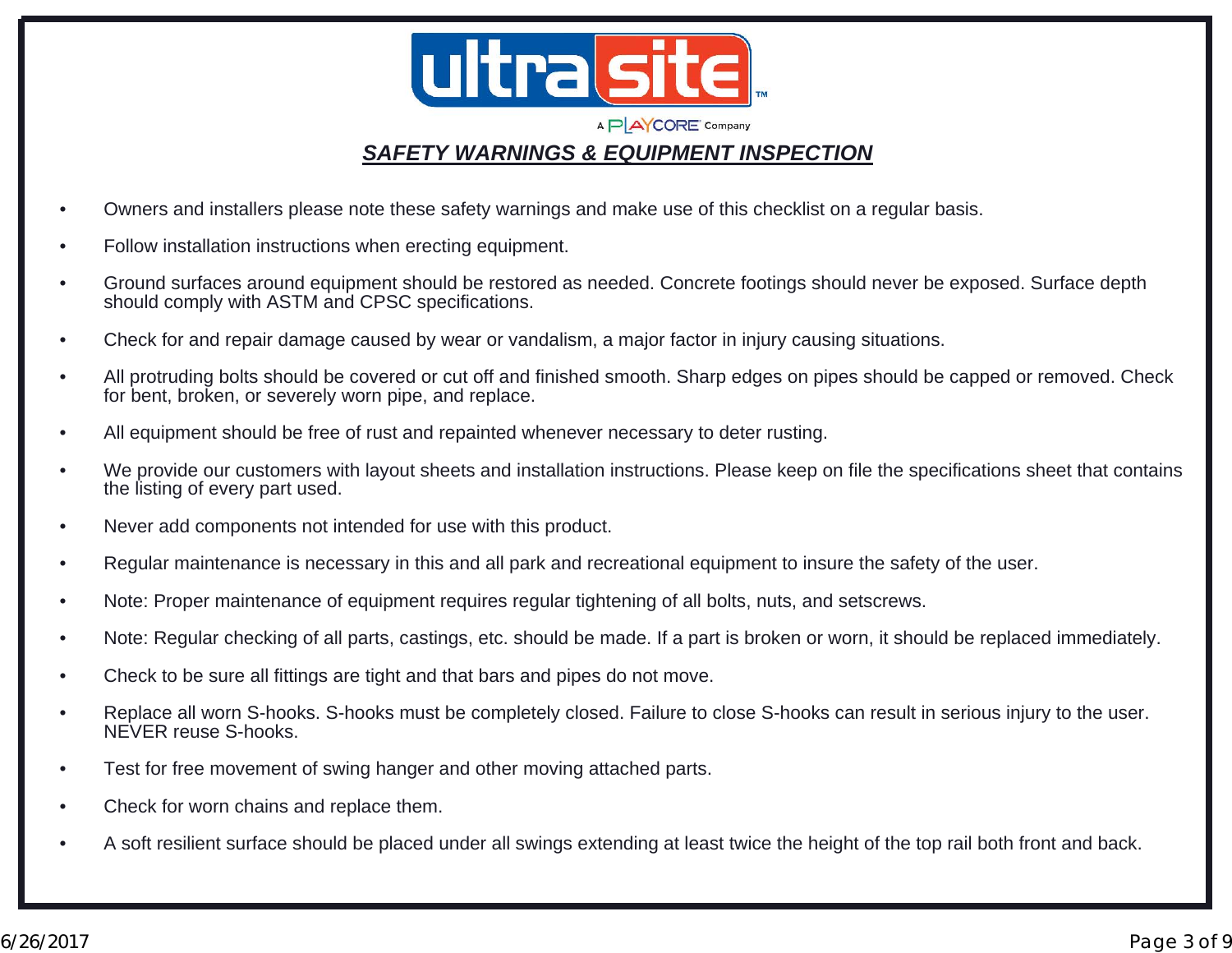### HARDWARE





800-45-ULTRA www.ultra-site.com

6/26/2017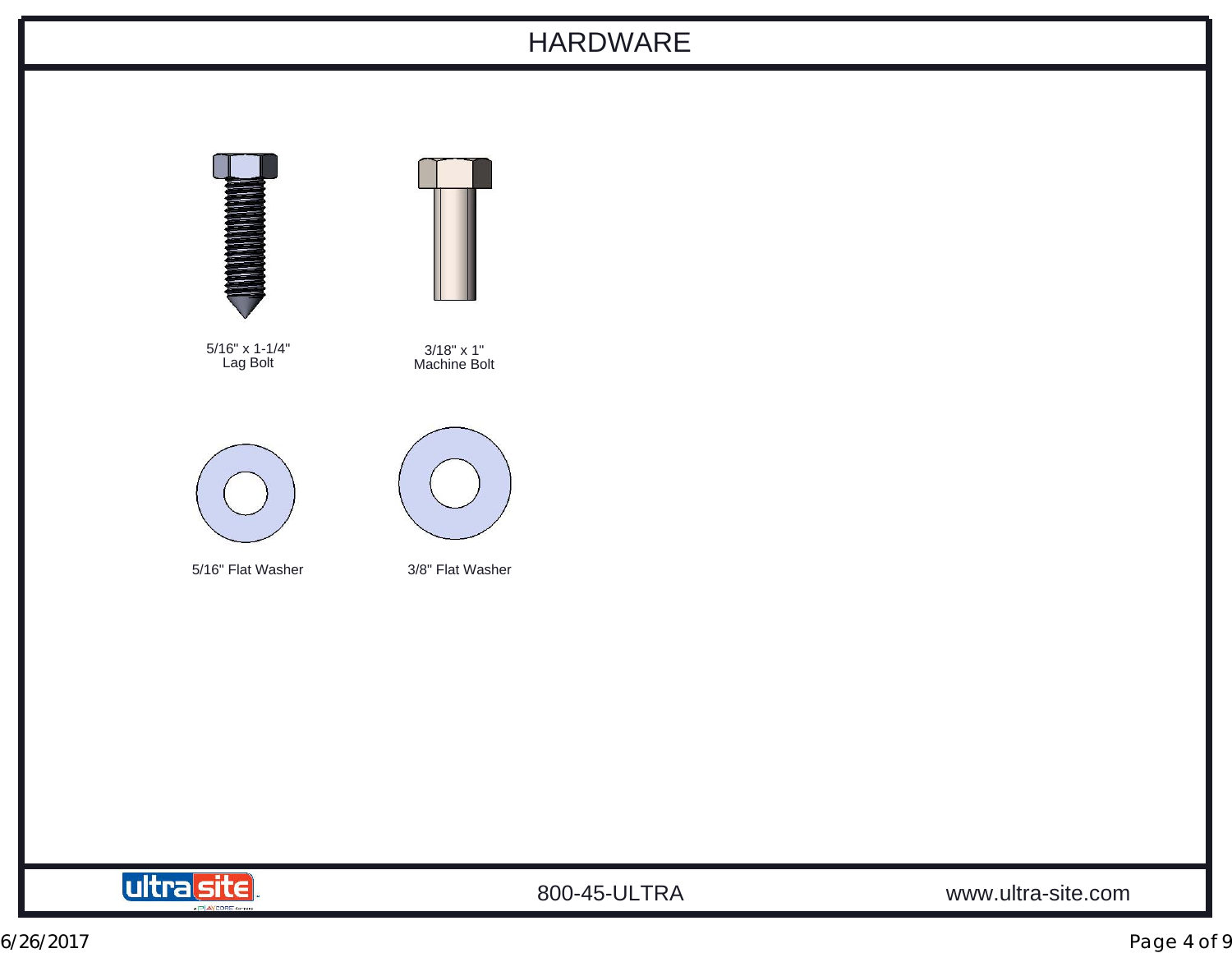## TOOLS REQUIRED











800-45-ULTRA www.ultra-site.com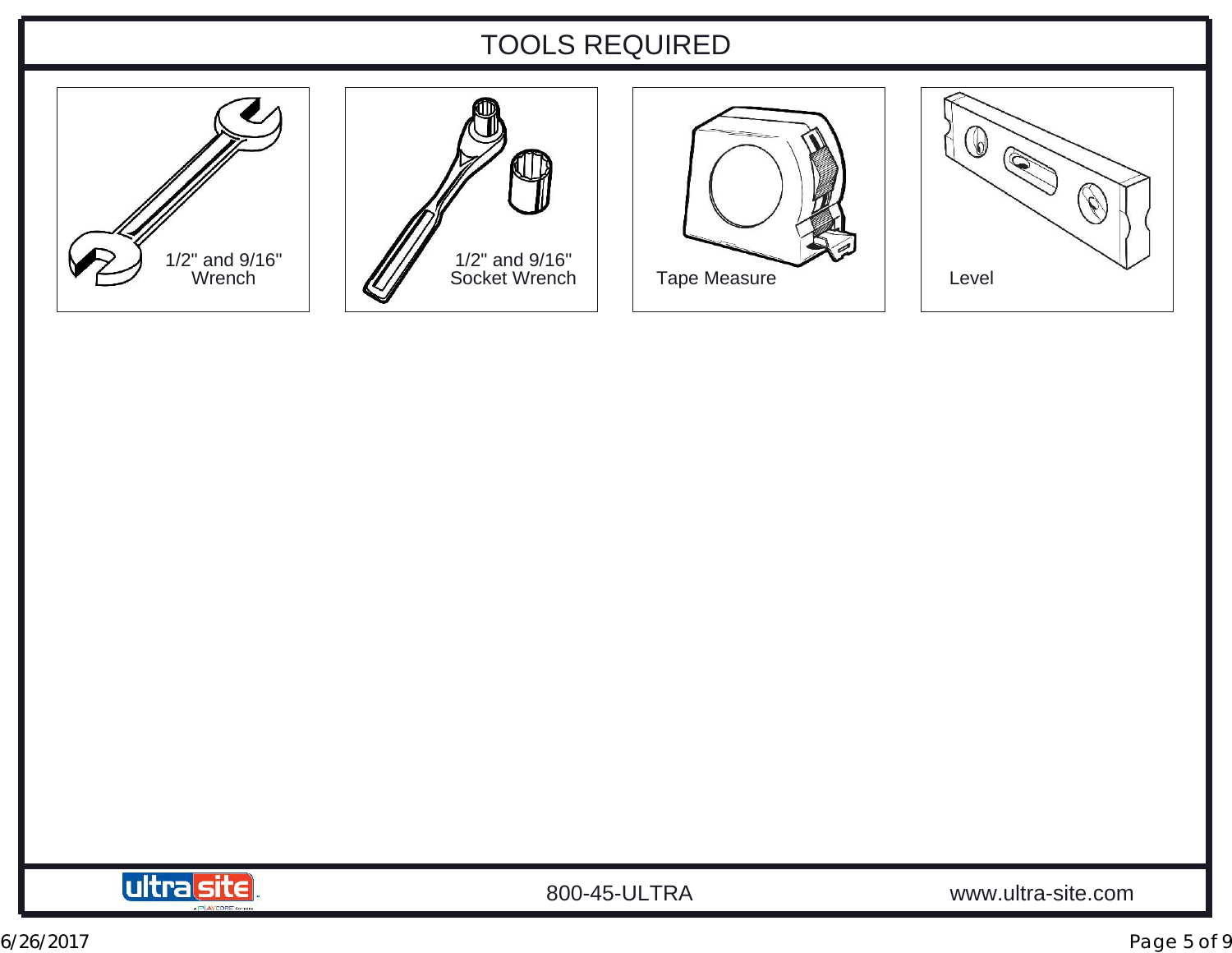# ULTRA SITE PRODUCT SPECIFICATIONS

#### **63S-R6INGROUND MOUNT PICNIC TABLE**

Seats & Top: 2x4 planks are made from a minimum of 96% post-consumer or post-industrial recycled plastic. Contains UV stabilizers to prevent fading. End Planks are made from 1-1/2" x 3-1/2" steel oval tubing.

Frame: 2-3/8" x 12 gauge structural steel tubing. Seat and Top supports are fabricated from 3/16" angle. All electrically MIG welded.

Frame Coating: Metal is sandblasted to near white condition. Coated with zinc rich epoxy primer and top coated with electrostatic powdercoat, oven cured.

Hardware: All fasteners are zinc coated.

Overall Dimensions: 30" H x 68-1/2" D x 72" W. Seat is 18" high.

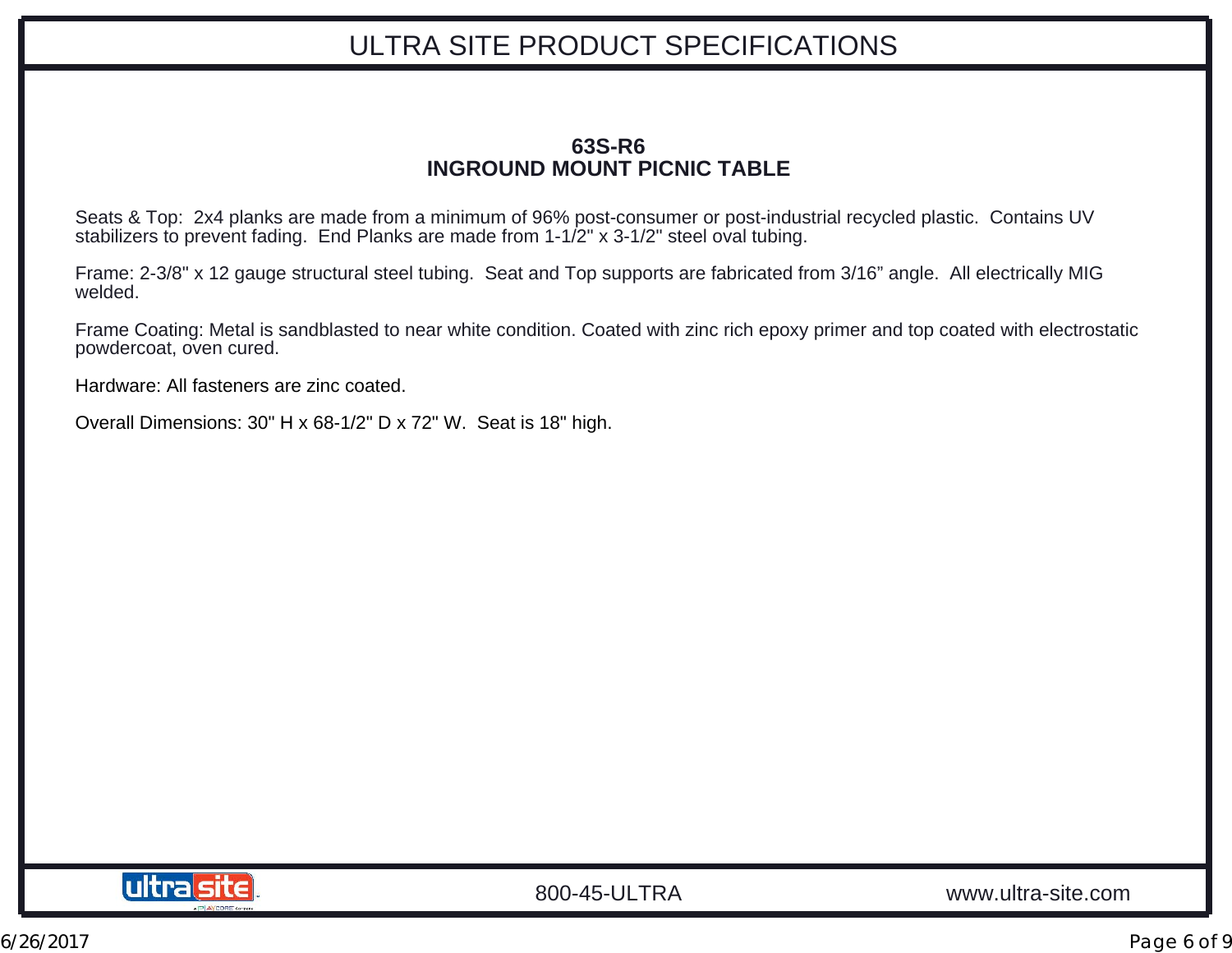

6/26/2017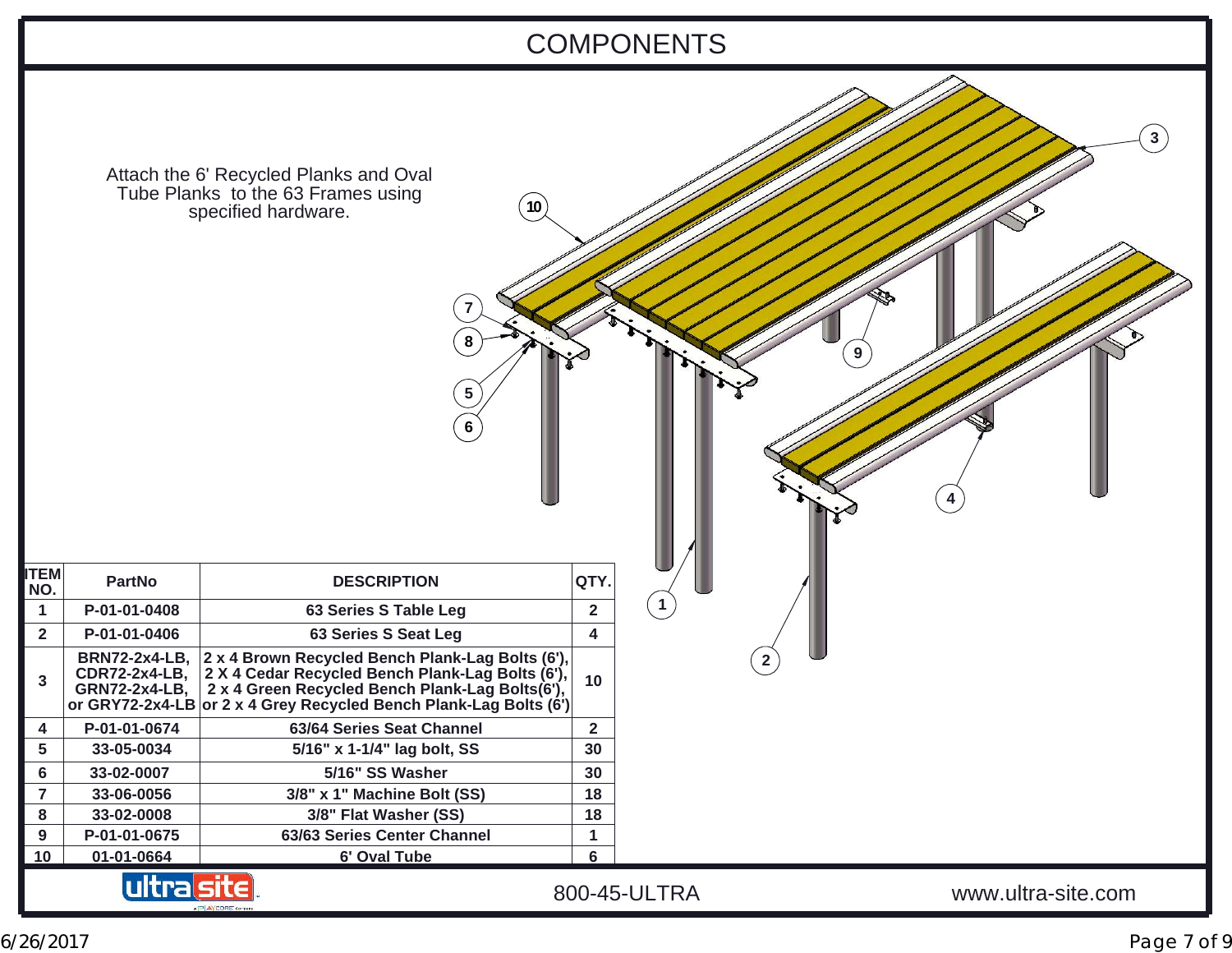# FOOTING DETAILS